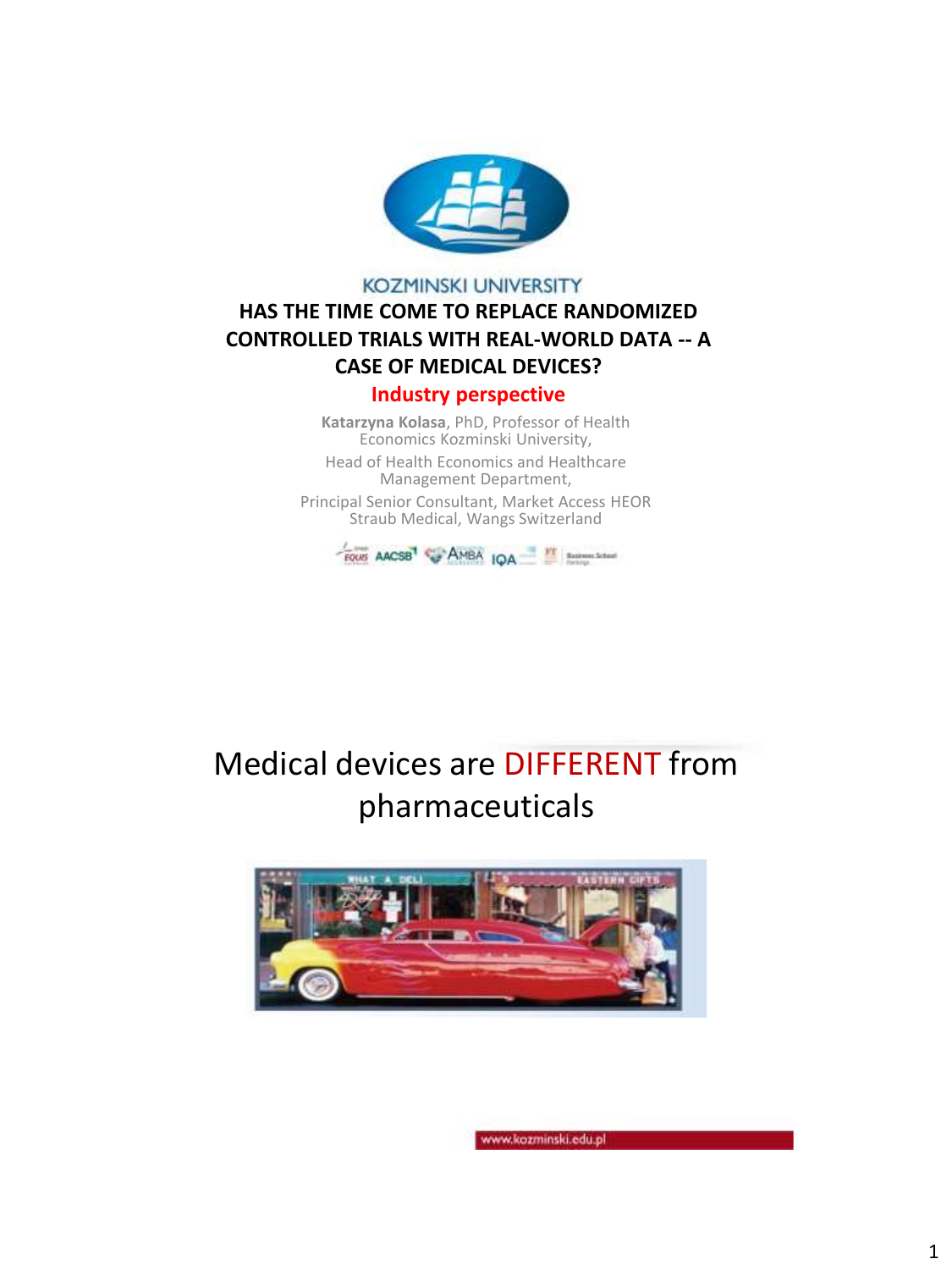# Life cycle

While the time to market for a new pharmaceutical product averages at 8-12 years, the corresponding number for a MD is just 18 months.

### **Buxton's law**

#### **"It's always too early …. until, unfortunately, it's suddenly too late."**

Source: Buxton MJ. Problems in the economic appraisal of new health technology: the evaluation of heart transplants in the UK. In: Drummond MF. Economic appraisal of health technology in the European Community. Oxford Medical Publications, 1987:103-18.

www.kozminski.edu.pl

## Multi dimensional outcomes



 $\checkmark$  Patient's heterogeneity  $\checkmark$  Technical features  $\checkmark$  Healthcare provider's infrastructure  $\checkmark$  Coding  $\checkmark$  Clinical experience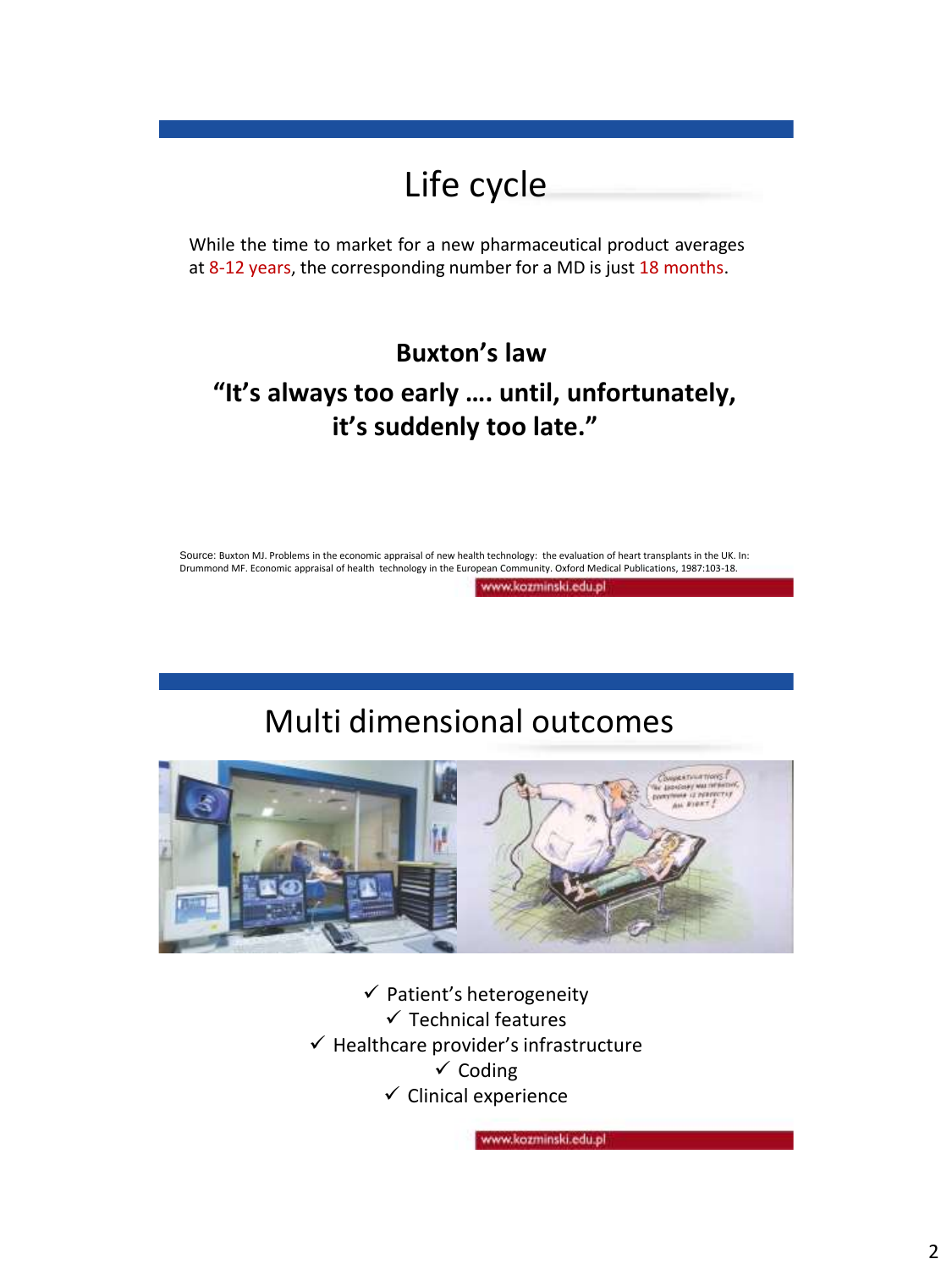## The volume-outcome relationship

*Example*

- o Observational cohort study of 841 patients who underwent carotid endarterectomy (CEA) (Jan 2008 – Dec 2010)
- o A low-volume surgeon was defined as a surgeon who completed 40 or fewer CEA per year
- $\circ$  The rate of stroke and death was 6.9% for low-volume and 2.0% for high-volume surgeons (*P* = .001)
- o Complications were 13.4% for low-volume vs. 7.2% for highvolume surgeons (*P* = .008)

Maas MB et al.: Risk adjustment for case mix and the effect of surgeon volume on morbidity, JAMA Surg 2013 Jun;148(6):532-6. www.kozminski.edu.pl

# Learning effect



Laparoscopic cholecystectomy conducted in Aberdeen between March 1991 and March 1999 for 1481 pts by 10 surgeons

Source: Ramsay CR et al: Statistical assessment of the learning curves of health technologies Health Technology Assessment 2001;5(12):1-79. www.kozminski.edu.pl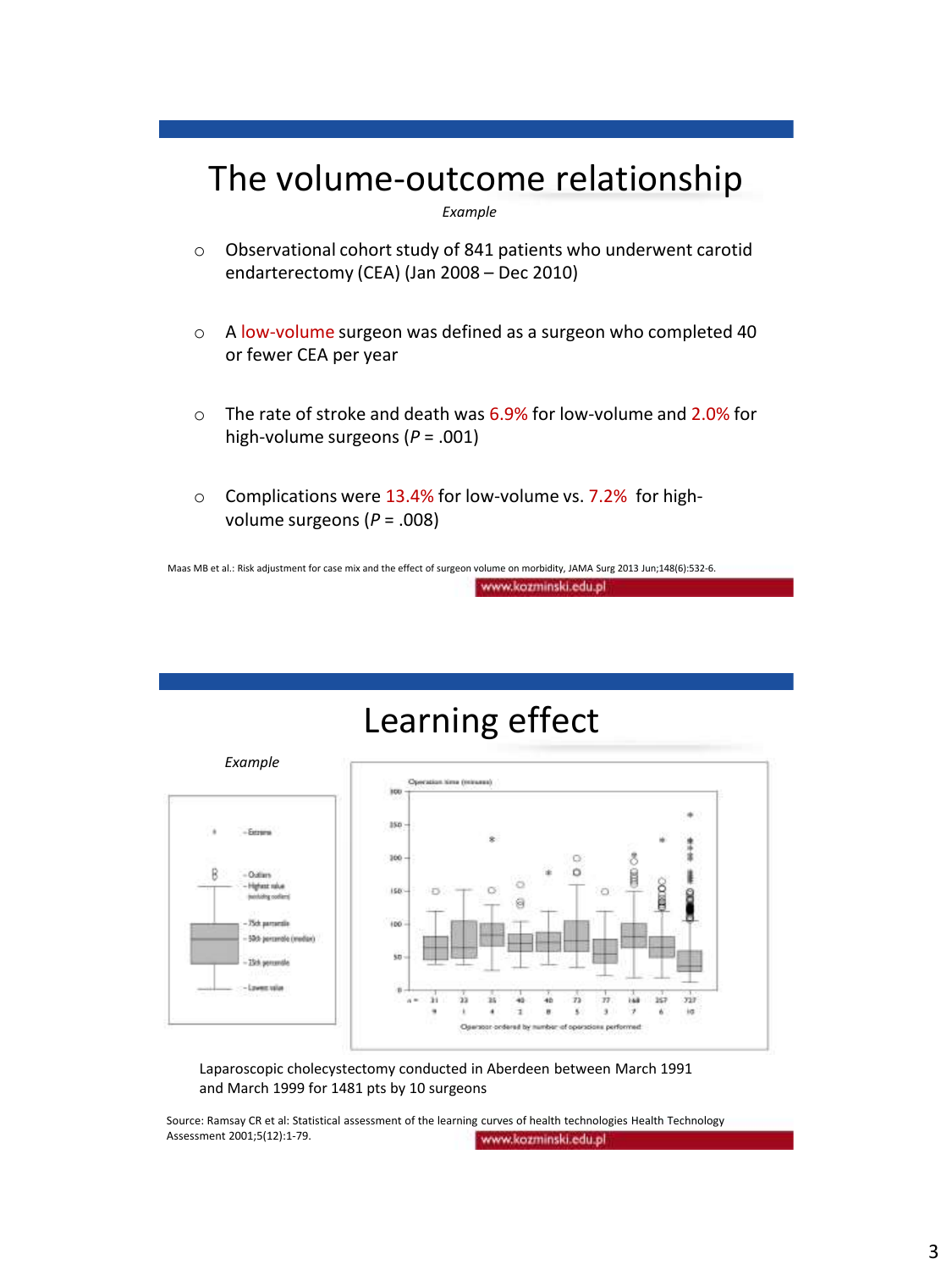### Blinding

- o Ethical issues with simulating the intervention and "standardizing" the postoperative care
- o Blinding of participants, health care providers, or outcome assessors but NOT clinicians who are using the device
- o A cross-sectional survey showed that 58% of orthopaedic surgeons prefer to participate in expertise-based controlled trials compared to only 17% for conventional RCTs

Source: Boutron I, Moher D, Tugwell P, Giraudeau B, Poiraudeau S, Nizard R, et al. A checklist to evaluate a report of a nonpharmacological trial (CLEAR NPT) was developed using consensus. J Clin Epidemiol. 2005;58(12):1233–40. Bednarska E, Bryant D, Devereaux PJ. Orthopaedic surgeons prefer to participate in expertise-based randomized trials.Clin Orthop Relat Res. 2008;466(7):1734–44. www.kozminski.edu.pl

# RCTs for medical devices

Among 215 clinical trials conducted for 32 innovative MDs, only 15% of them were randomized controlled trials (RCTs) and more than 50% included fewer than 30 patients.

Source: [Boudard](https://www.ncbi.nlm.nih.gov/pubmed/?term=Boudard A[Author]&cauthor=true&cauthor_uid=23510375) A. Clinical studies of innovative medical devices: what level of evidence for hospital-based health technology assessment?J [Eval Clin Pract](https://www.ncbi.nlm.nih.gov/pubmed/23510375) 2013 Aug;19(4):697-702.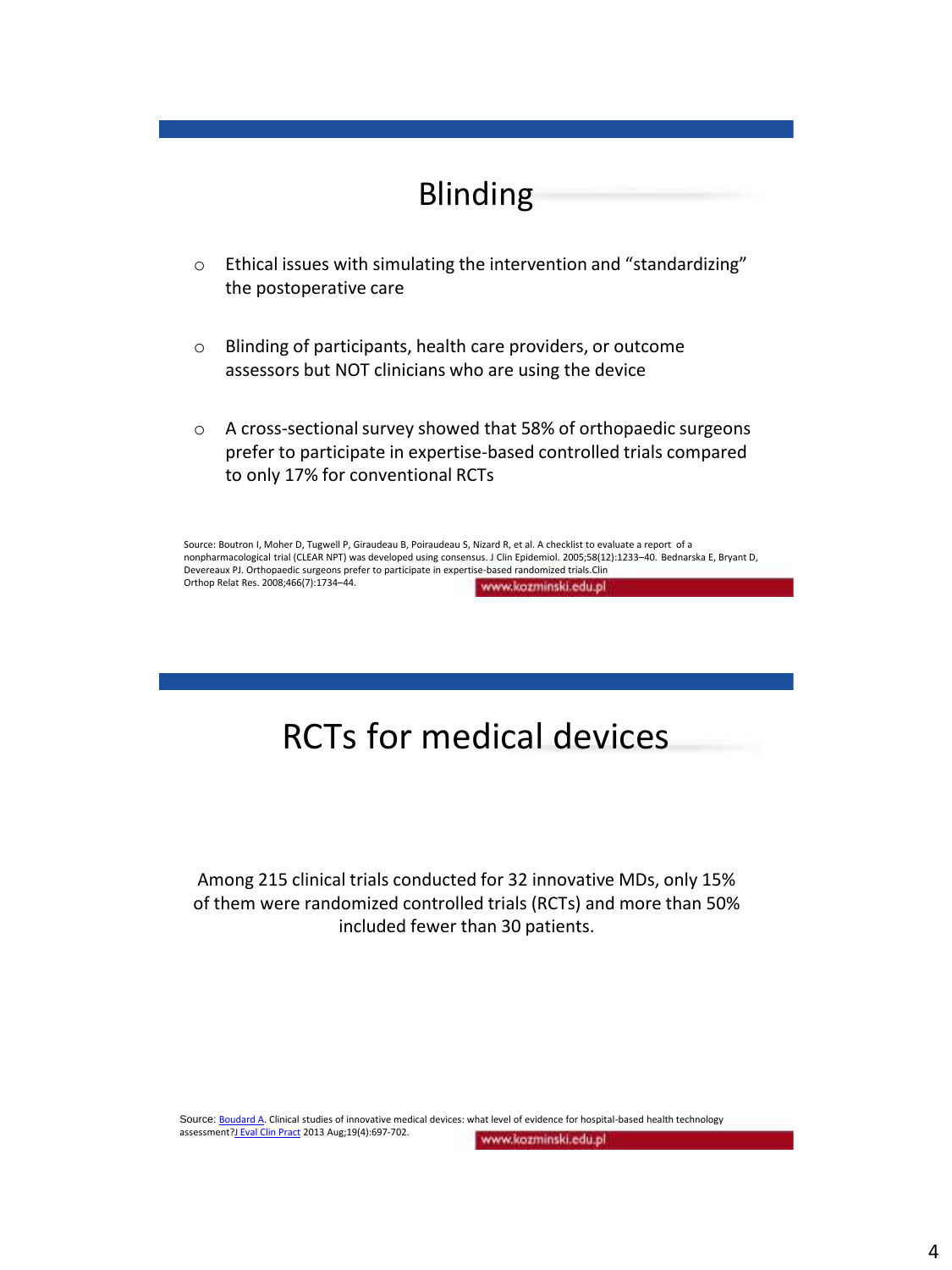## The current use of RWE for medical devices

**Use of Real-World Evidence to Support Regulatory Decision-Making** for Medical Devices

**Guidance for Industry and Food and Drug Administration Staff** 

**prior approval**

Document issued on August 31, 2017. The deaft of this document was issued on July 27, 2016

- **generation of hypotheses**
- as historical control

#### **after approval**

- to expand the labeling
- post-market surveillance

rww.kozminski.edu.pl

# Payers wants RWE



ition that may facilitate detailed understanding of This document is intended to provide clear, factual, and b the Micra TPS CED Study when used in accordance with FDA-approved labeling. This document addresses the<br>CED Study specifically, and unless other was noted does not apply to the Micra TPS Post-Approval Study (PAS). s the Micra TPS.

The study of claims data to address the following research questions:

- 1. What are the peri-procedural and post-procedural complications?
- 2. What are the long-term outcomes?

3. What are the effects of patient characteristics (age, gender, comorbidities)?

- 4. What are the device-related issues?
- 5. How are operators and facility characteristics related to complications and long-term outcomes?

Source: <https://www.medtronic.com/content/dam/medtronic-com/products/cardiac-rhythm/coding-coverage> -reimbursement/documents/201800846aenp1-micra-ced-providerwww.kozminski.edu.pl faq-august-2017.pdf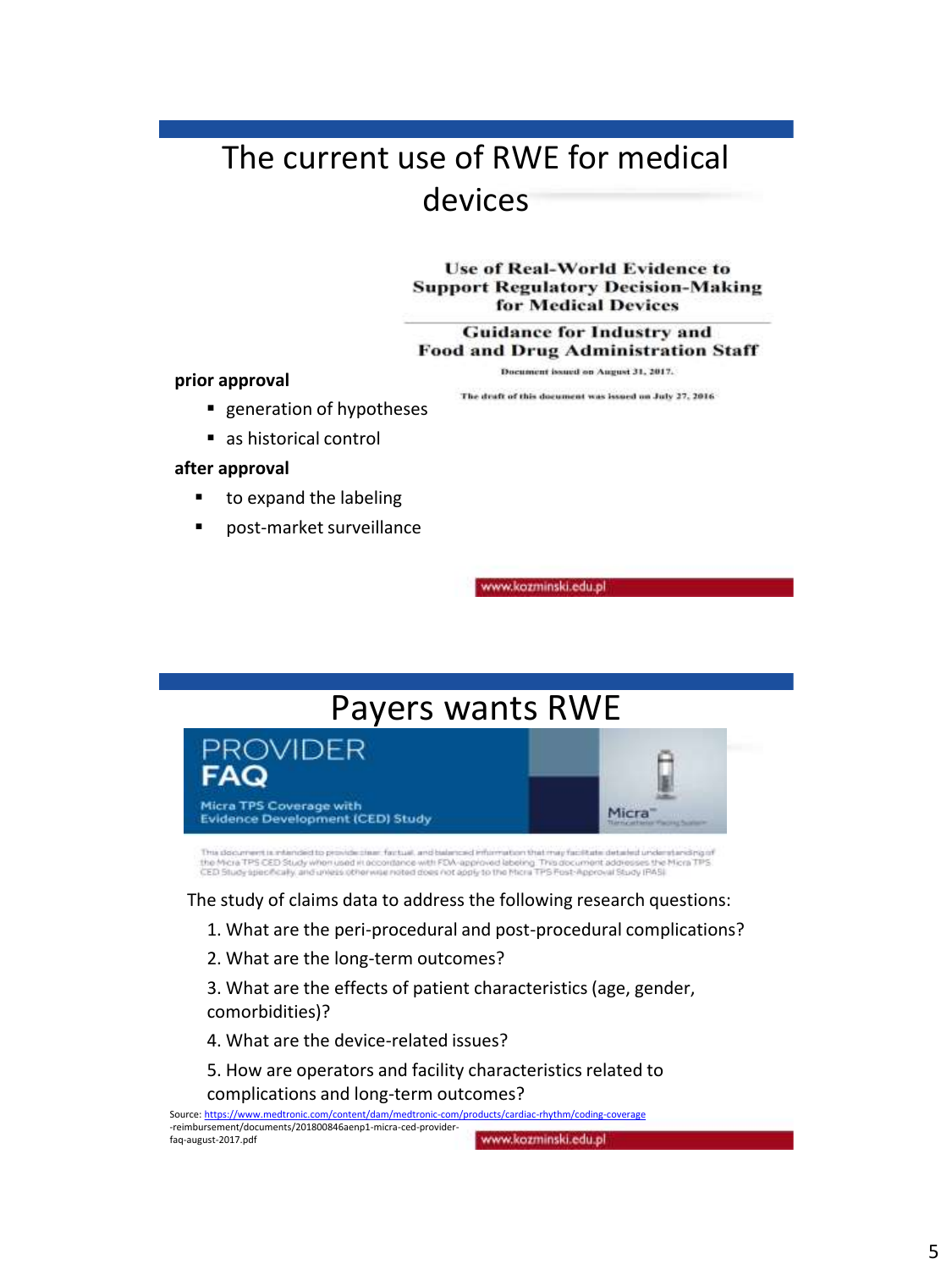### Payers wants RWE

Beyond price: considering total cost of care delivery



- Stockholm County Council tendered for wound-care products
- Instead of pure price, a cost model incl. care delivery costs was used
- Suppliers had to demonstrate total costs for 3 different fictive patients
- Bidder with highest price won (ConvaTec): lowest overall cost and strong evidence to support their claim

Outcomes support: collaboration on measuring outcomes



- Karolinska university hospital tendered for imaging equipment
- · Used innovative competitive dialogue format
- Tender contained conditions around contributing to outcomes
- · Philips won thanks to support on outcomes measurement

Source: Wahttp://imsta.ie/wp-content/uploads/2016/02/VALUE-BASED-HEALTHCARE-A-NEW-FRAMEWORK-FOR-SMARTER-PROCUREMENT-Gotz-Gerecke-The-Boston-Consulting-Group-AG.pdf www.kozminski.edu.pl

A new wave of RWD- the Internet of Medical Things (IoMT)

- Vitals-Tracking Wearables
- Medication Adherence Tools
- Virtual Home Assistants
- Portable Diagnostics Devices/Disability Assistance Tools
- Personal Emergency Response Systems
- Smart Implants
- Smart Senior Homes
- Family Caregiver Remote Monitoring Tools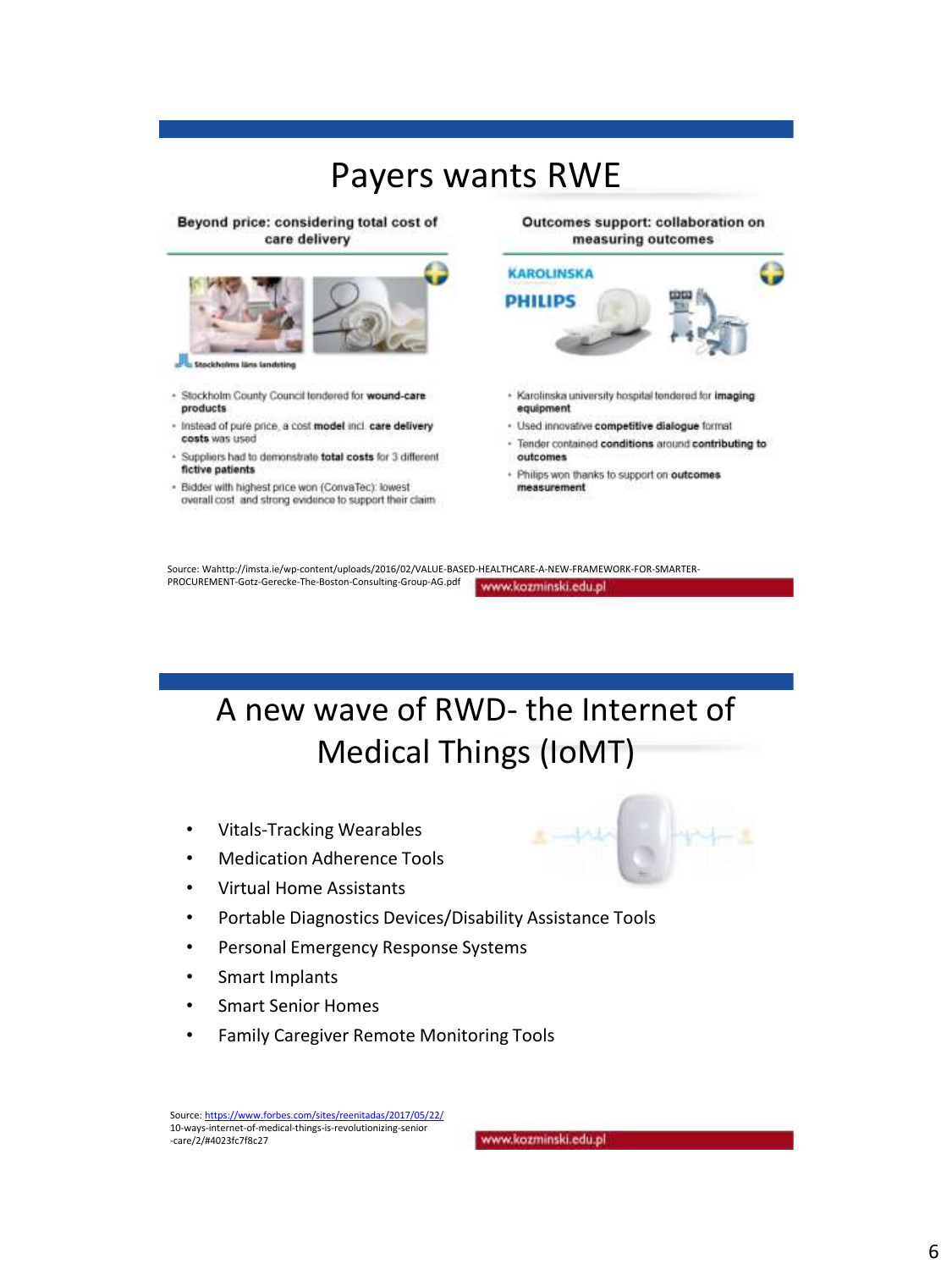# A new wave of RWD- integrated healthcare models

There are 7 mln patients being monitored remotely today and it is projected to exceed 50 million by 2020



Source: http://www.berginsight.com/ReportPDF/ProductSheet/bi-mhealth8-ps.pdf www.kozminski.edu.pl

# The future use of RWE for medical devices



Source: [https://www.economist.com/news/briefing/21721634](https://www.economist.com/news/briefing/21721634-) how-it-shaping-up-data-giving-rise-new-economy